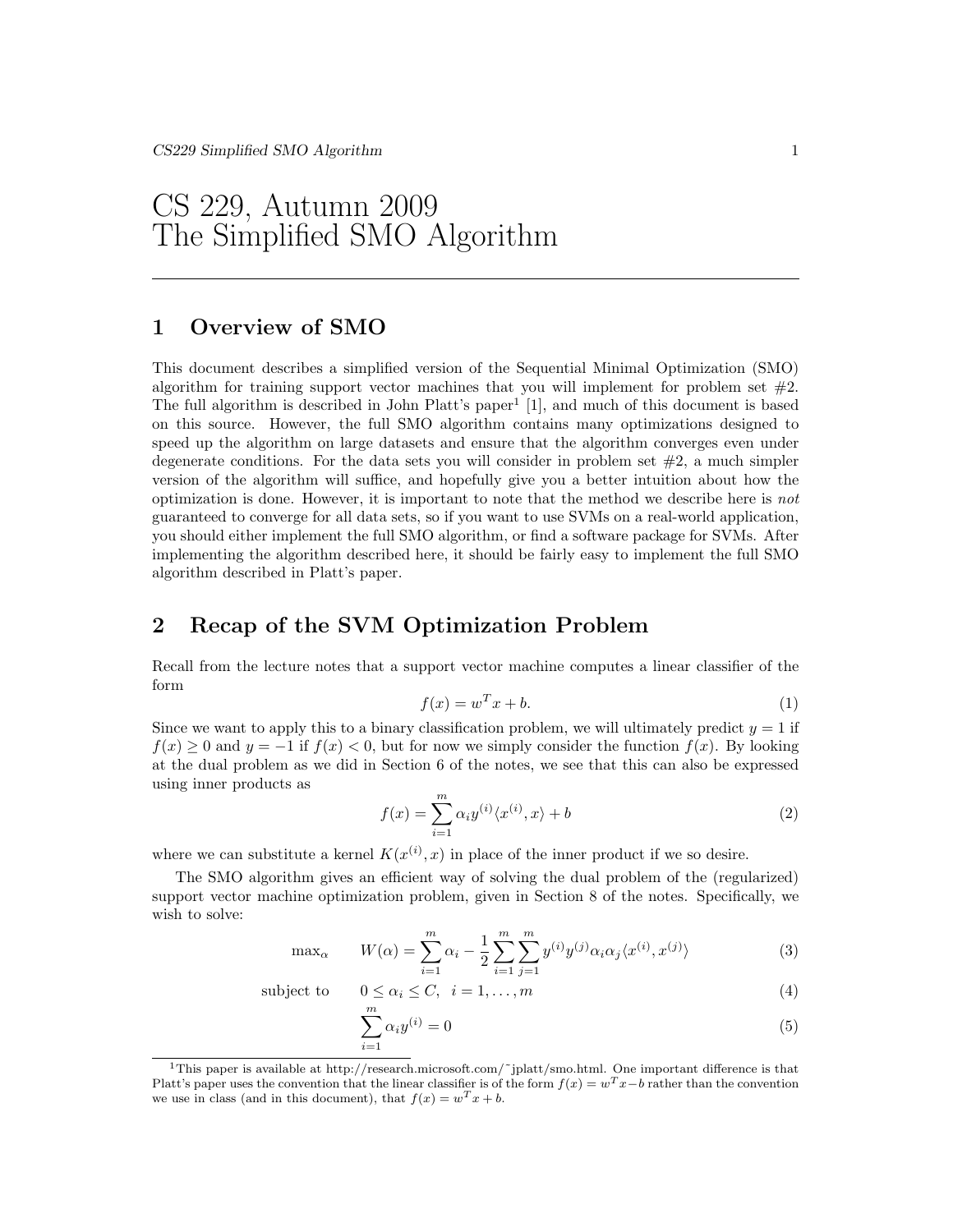The KKT conditions can be used to check for convergence to the optimal point. For this problem the KKT conditions are

$$
\alpha_i = 0 \quad \Rightarrow \quad y^{(i)}(w^T x^{(i)} + b) \ge 1 \tag{6}
$$

$$
\alpha_i = C \quad \Rightarrow \quad y^{(i)}(w^T x^{(i)} + b) \le 1 \tag{7}
$$

$$
0 < \alpha_i < C \quad \Rightarrow \quad y^{(i)}(w^T x^{(i)} + b) = 1. \tag{8}
$$

(9)

In other words, any  $\alpha_i$ 's that satisfy these properties for all i will be an optimal solution to the optimization problem given above. The SMO algorithm iterates until all these conditions are satisfied (to within a certain tolerance) thereby ensuring convergence.

### 3 The Simplified SMO Algorithm

As described in Section 9 of the class notes, the SMO algorithm selects two  $\alpha$  parameters,  $\alpha_i$  and  $\alpha_j$  and optimizes the objective value jointly for both these  $\alpha$ 's. Finally it adjusts the b parameter based on the new  $\alpha$ 's. This process is repeated until the  $\alpha$ 's converge. We now describe these three steps in greater detail.

#### 3.1 Selecting  $\alpha$  Parameters

Much of the full SMO algorithm is dedicated to heuristics for choosing which  $\alpha_i$  and  $\alpha_j$  to optimize so as to maximize the objective function as much as possible. For large data sets, this is critical for the speed of the algorithm, since there are  $m(m-1)$  possible choices for  $\alpha_i$  and  $\alpha_j$ , and some will result in much less improvement than others.

However, for our simplified version of SMO, we employ a much simpler heuristic. We simply iterate over all  $\alpha_i$ ,  $i = 1, ..., m$ . If  $\alpha_i$  does not fulfill the KKT conditions to within some numerical tolerance, we select  $\alpha_j$  at random from the remaining  $m-1$   $\alpha$ 's and attempt to jointly optimize  $\alpha_i$  and  $\alpha_j$ . If none of the  $\alpha$ 's are changed after a few iteration over all the  $\alpha_i$ 's, then the algorithm terminates. It is important to realize that by employing this simplification, the algorithm is no longer guaranteed to converge to the global optimum (since we are not attempting to optimize all possible  $\alpha_i$ ,  $\alpha_j$  pairs, there exists the possibility that some pair could be optimized which we do not consider). However, for the data sets used in problem set  $#2$ , this method achieves the same result as the selection method of the full SMO algorithm.

### 3.2 Optimizing  $\alpha_i$  and  $\alpha_j$

Having chosen the Lagrange multipliers  $\alpha_i$  and  $\alpha_j$  to optimize, we first compute constraints on the values of these parameters, then we solve the constrained maximization problem. Section 9 of the class notes explains the intuition behind the steps given here.

First we want to find bounds L and H such that  $L \leq \alpha_j \leq H$  must hold in order for  $\alpha_j$  to satisfy the constraint that  $0 \leq \alpha_j \leq C$ . It can be shown that these are given by the following:

• If 
$$
y^{(i)} \neq y^{(j)}
$$
,  $L = \max(0, \alpha_j - \alpha_i)$ ,  $H = \min(C, C + \alpha_j - \alpha_i)$  (10)

• If  $y^{(i)} = y^{(j)}$ ,  $L = \max(0, \alpha_i + \alpha_j - C)$ ,  $H = \min(C, \alpha_i + \alpha_j)$  (11)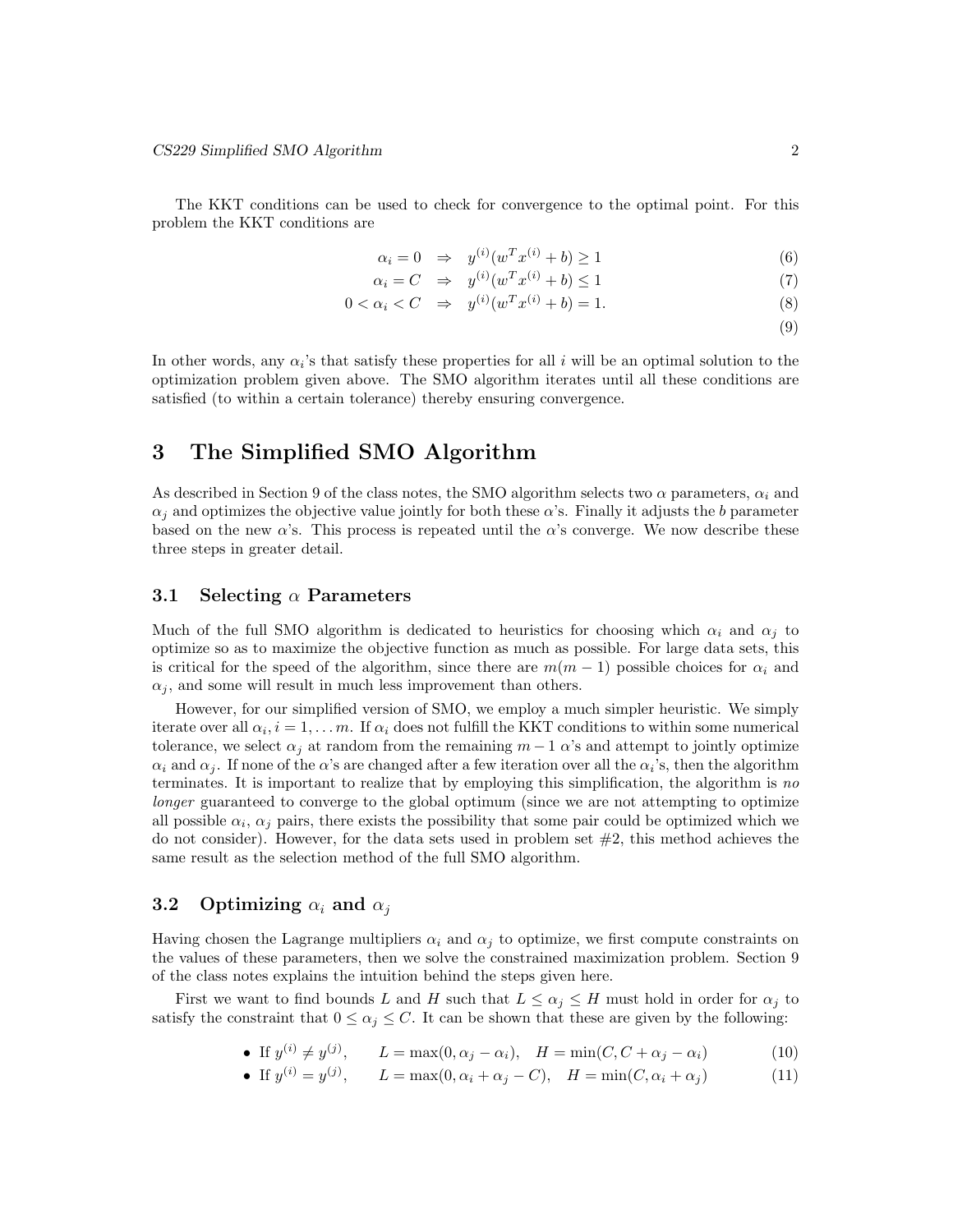Now we want to find  $\alpha_j$  so as to maximize the objective function. If this value ends up lying outside the bounds L and H, we simply clip the value of  $\alpha_i$  to lie within this range. It can be shown (try to derive this yourself using the material in the class notes, or see [1]) that the optimal  $\alpha_j$  is given by:

$$
\alpha_j := \alpha_j - \frac{y^{(j)}(E_i - E_j)}{\eta} \tag{12}
$$

where

$$
E_k = f(x^{(k)}) - y^{(k)} \tag{13}
$$

$$
\eta = 2\langle x^{(i)}, x^{(j)} \rangle - \langle x^{(i)}, x^{(i)} \rangle - \langle x^{(j)}, x^{(j)} \rangle. \tag{14}
$$

You can think of  $E_k$  as the error between the SVM output on the kth example and the true label  $y^{(k)}$ . This can be calculated using equation (2). When calculating the  $\eta$  parameter you can use a kernel function K in place of the inner product if desired. Next we clip  $\alpha_i$  to lie within the range  $[L, H]$ 

$$
\alpha_j := \begin{cases} H & \text{if } \alpha_j > H \\ \alpha_j & \text{if } L \le \alpha_j \le H \\ L & \text{if } \alpha_j < L. \end{cases}
$$
 (15)

Finally, having solved for  $\alpha_j$  we want to find the value for  $\alpha_i$ . This is given by

$$
\alpha_i := \alpha_i + y^{(i)} y^{(j)} (\alpha_j^{(\text{old})} - \alpha_j)
$$
\n
$$
(16)
$$

where  $\alpha_j^{\text{(old)}}$  is the value of  $\alpha_j$  before optimization by (12) and (15).

The full SMO algorithm can also handle the rare case that  $\eta = 0$ . For our purposes, if  $\eta = 0$ , you can treat this as a case where we cannot make progress on this pair of  $\alpha$ 's.

### 3.3 Computing the b threshold

After optimizing  $\alpha_i$  and  $\alpha_j$ , we select the threshold b such that the KKT conditions are satisfied for the *i*th and *j*th examples. If, after optimization,  $\alpha_i$  is not at the bounds (i.e.,  $0 < \alpha_i < C$ ), then the following threshold  $b_1$  is valid, since it forces the SVM to output  $y^{(i)}$  when the input is  $x^{(i)}$ 

$$
b_1 = b - E_i - y^{(i)}(\alpha_i - \alpha_i^{(\text{old})}) \langle x^{(i)}, x^{(i)} \rangle - y^{(j)}(\alpha_j - \alpha_j^{(\text{old})}) \langle x^{(i)}, x^{(j)} \rangle. \tag{17}
$$

Similarly, the following threshold  $b_2$  is valid if  $0 < \alpha_j < C$ 

$$
b_2 = b - E_j - y^{(i)}(\alpha_i - \alpha_i^{(\text{old})}) \langle x^{(i)}, x^{(j)} \rangle - y^{(j)}(\alpha_j - \alpha_j^{(\text{old})}) \langle x^{(j)}, x^{(j)} \rangle. \tag{18}
$$

If both  $0 < \alpha_i < C$  and  $0 < \alpha_j < C$  then both these thresholds are valid, and they will be equal. If both new  $\alpha$ 's are at the bounds (i.e.,  $\alpha_i = 0$  or  $\alpha_i = C$  and  $\alpha_j = 0$  or  $\alpha_j = C$ ) then all the thresholds between  $b_1$  and  $b_2$  satisfy the KKT conditions, we we let  $b := (b_1 + b_2)/2$ . This gives the complete equation for b,

$$
b := \begin{cases} b_1 & \text{if } 0 < \alpha_i < C \\ b_2 & \text{if } 0 < \alpha_j < C \\ (b_1 + b_2)/2 & \text{otherwise} \end{cases} \tag{19}
$$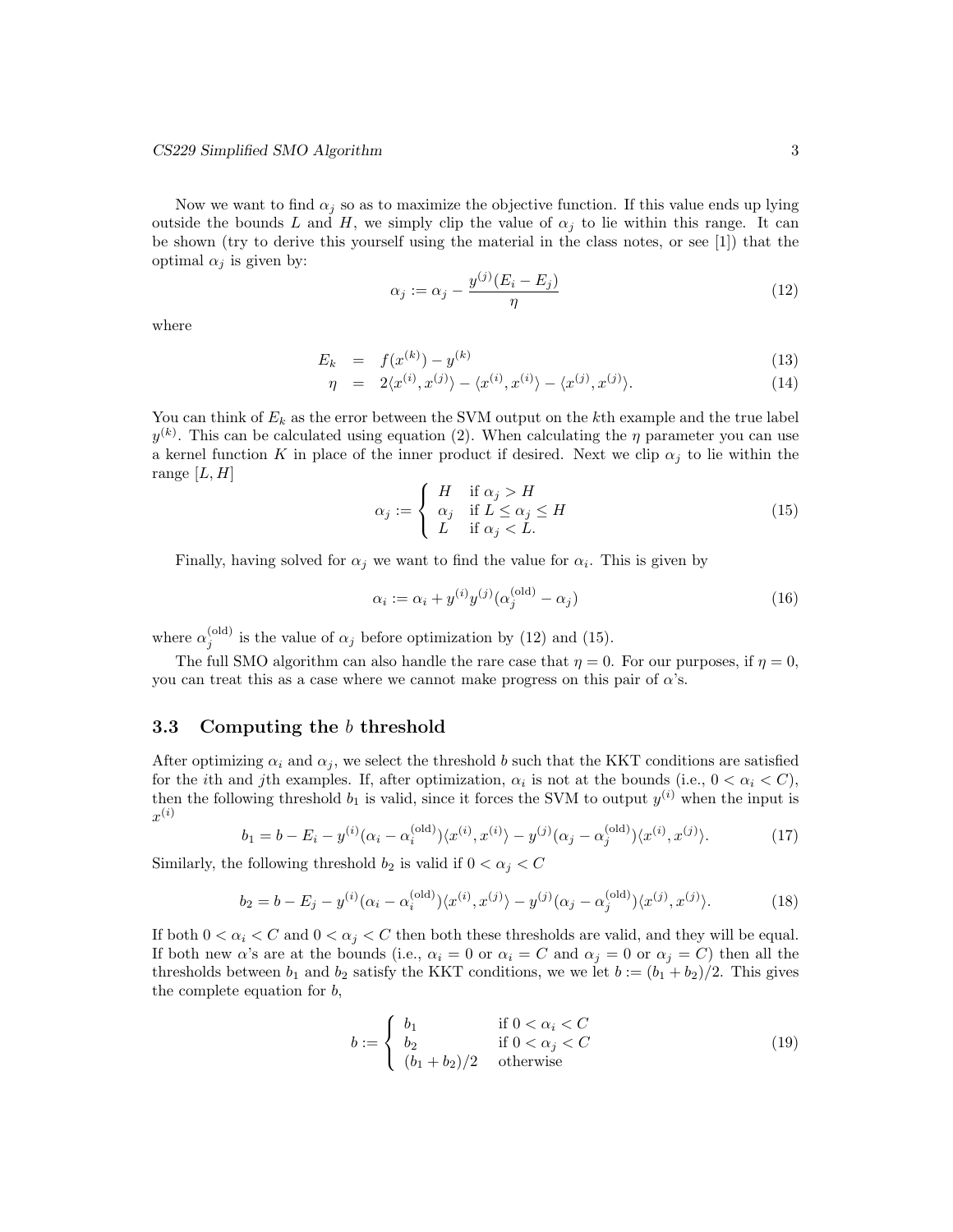### 4 Pseudo-Code for Simplified SMO

In this section we present pseudo-code for the simplified SMO algorithm. This should help you get started with your implementation of the algorithm for problem set  $#2$ .

#### Algorithm: Simplified SMO

#### Input:

C: regularization parameter tol: numerical tolerance  $max\text{-}passes: \text{max} \# \text{ of times to iterate over } \alpha$ 's without changing  $(x^{(1)}, y^{(1)}), \ldots, (x^{(m)}, y^{(m)})$ : training data

#### Output:

 $\alpha \in \mathbb{R}^m$ : Lagrange multipliers for solution  $b \in \mathbb{R}$  : threshold for solution  $\circ$  Initialize  $\alpha_i = 0, \forall i, \quad b = 0.$  $\circ$  Initialize passes = 0.  $\circ$  while (passes  $\langle max\_passes \rangle$ )  $\circ$  num\_changed\_alphas = 0.  $\circ$  for  $i = 1, \ldots m$ ,  $\circ$  Calculate  $E_i = f(x^{(i)}) - y^{(i)}$  using (2).  $\circ$  if  $((y^{(i)}E_i < -tol \& \& \alpha_i < C) \parallel (y^{(i)}E_i > tol \& \alpha_i > 0))$  $\circ$  Select  $j \neq i$  randomly.  $\circ$  Calculate  $E_j = f(x^{(j)}) - y^{(j)}$  using (2).  $\circ$  Save old  $\alpha$ 's:  $\alpha_i^{\text{(old)}} = \alpha_i, \ \alpha_j^{\text{(old)}} = \alpha_j.$  $\circ$  Compute L and H by (10) or (11).  $\circ$  if  $(L == H)$ continue to next i.  $\circ$  Compute  $\eta$  by (14).  $\circ$  if  $(\eta >= 0)$ continue to next i.  $\circ$  Compute and clip new value for  $\alpha_j$  using (12) and (15).  $\circ \text{ if } (|\alpha_j-\alpha_j^{(\text{old})}|< 10^{-5})$ continue to next i.  $\circ$  Determine value for  $\alpha_i$  using (16).  $\circ$  Compute  $b_1$  and  $b_2$  using (17) and (18) respectively.  $\circ$  Compute b by (19).  $\circ$  num changed alphas := num changed alphas + 1. ◦ end if ◦ end for  $\circ$  if  $(num\_changed\_alpha = 0)$  $passes := passes + 1$ ◦ else  $passes := 0$ ◦ end while